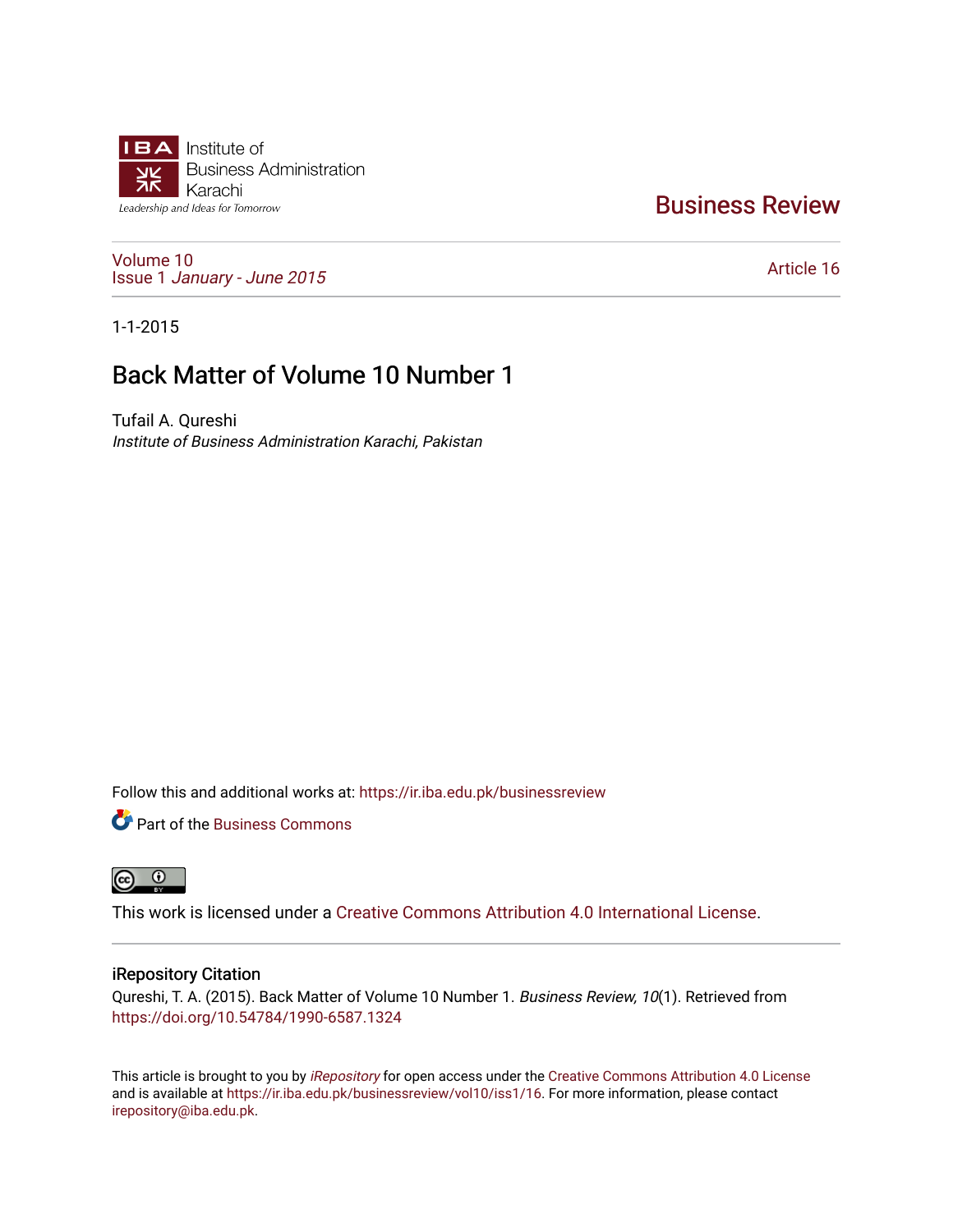

*of* The Institute of Business Administration Karachi, Pakistan

#### **Guidelines for Contributors**

*Business Review* is a biannual publication of the Institute of Business Administration, Karachi, Pakistan. It is a multidisciplinary journal covering a wide range of issues in the areas of business, social and management sciences, administration and governance, mathematics and computer studies, finance, economics, psychology, business ethics, logic, history of ideas, and philosophy of comparative religion.

#### **Guidelines for Authors**

- 1. *Business Review* invites the following types of contributions:
- Research papers
- Case studies and discussion papers
- Articles / Book Reviews
- Brief reports and comments
- 2. Manuscript should be submitted to the Editor, *Business Review*, Institute of Business Administration, University Road, Karachi, Pakistan.
- 3. Three copies of the manuscript should be submitted.
- 4. The text should be double spaced, on one side of the quarto paper allowing wide margins for referee's comments.
- 5. All illustrations, tables, etc., should be placed on separate sheets, included with each copy. Their placement should be indicated in the text.
- Footnotes should be numbered consecutively through the text.
- 7. The first page of the manuscript should contain the following information. (i) title of the paper; (ii) the names(s) and institute affiliation(s) of the author(s); (iii) a footnote should give the name, postal address,telephone and fax number, and an email address of the authors.
- 8. The second page must contain the title, and abstract not exceeding 300 words, a maximum of 5 key words or phrases and appropriate JEL codes to be used for indexing purpose. The text will start on page number 3.
- 9. Acknowledgements of all sorts should be included on the first page.
- 10. All mathematical derivations should be presented on a separate sheet, (not to be published) to help the referees.
- 11. Manuscript should include only those references that are cited in the text. Authors are advised to follow American Psychological Association (APA) style of referencing.
- 12. All literary material, including books, journals and manuscripts for review should be submitted in triplicate to the Editor, *Business Review*, Institute of Business Administration, University Road, Karachi, Pakistan.
- 13. It is assumed that the paper submitted is an original unpublished work and it has not already been published or submitted for publication elsewhere.
- 14. The opinions, ideas and evaluations expressed in the articles printed in the *Business Review* do not necessarily represent the views or policies of The Institute of Business Administration or the Editorial Board. They should be considered as representative example of opinions and analysis now current in the academic field on various subjects of intellectual, educational and cultural interest.
- 15. After internal evaluation, the Editor will send the selected articles to the external referees or the consulting foreign editors for their evaluation. Selection of the referees will be the discretion of the Editor.
- 16. The articles will be evaluated through anonymous peer reviews. Papers will normally be scrutinized and commented on by at least two independent expert referees in addition to the Editor.The referees will not be made aware of the identity of the author. All information about authorship will be removed from the papers.
- 17. The text of this publication or any part thereof may not be reproduced in any form or manner whatsoever without the permission in writing from the Editor.

For advance electronic submission of the material: **Main Campus:** University Road, Karachi. Tel: (92-21) 38104700 Fax: (92-21) 99261508 **City Campus:** Garden/Kiyani Shaheed Road, Karachi. **Website:** www.lba.edu.pk Email: tqureshi@iba.edu.pk

All enquiries should be addressed to the Editor, *Business Review,* Research Journal of The Institute of Business Administration, Karachi, Pakistan.